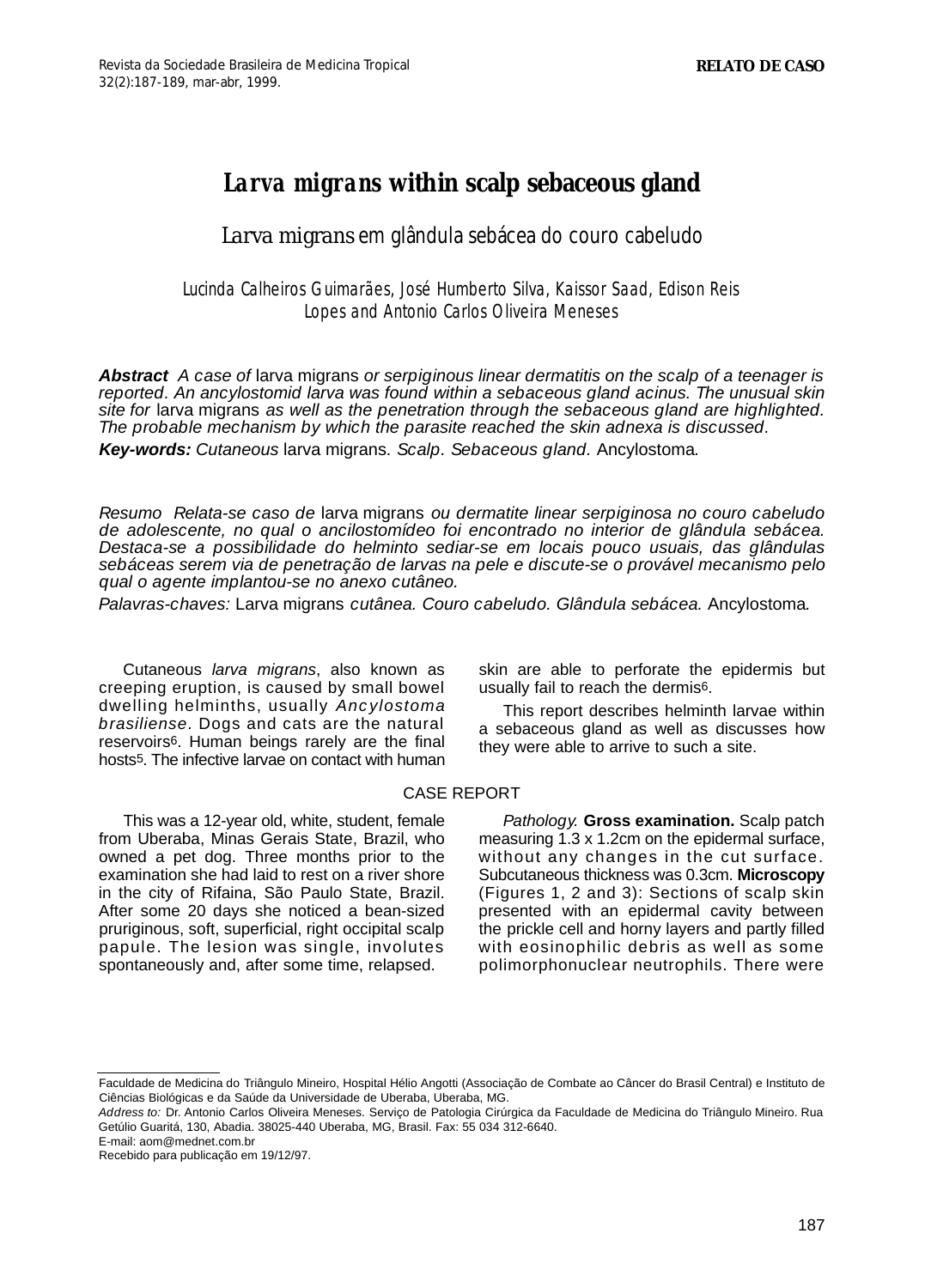

*Figure 1 - Hematoxylin and eosin stained paraffin section of scalp skin showing helminth larva within a sebaceous gland (GS). E = epidermis; D = dermis (x25,5). Figure 2 - Two helminth larvae (arrow and arrow-head) within scalp sebaceous gland (higher magnification of the Figure 1; 127,5).*

Figure 3 - Higher magnification of the helminth larva point with arrow-head in Figure 2. The esophageal shape and<br>the esophageal-intestinal junction are consistent with those of an infective larva of **Ancylostoma sp** (x255

moderate spongiosis and elongation of rete ridges. The dermal blood capillaries had thick walls. There were peri-capillary infiltration of limphocytes, macrophages and eosinophils. There is also slight diffuse interstitial edema. Nearly longitudinal sections of helminth larva were found in a sebaceous gland. Some parts of the larva were missing. The head and the entire esophagus could be seen. The following measures were taken: maximum width 20 micrometers, nerve ring from anterior end 75 micrometers, lenght of the esophagus 140 micrometers. Under oil immersion objective double lateral cuticular alae were noted. From the way the sections of the larva lies in the tissues, it is estimated that the larva is at least 550 micrometers long and is probably more than 600 micrometers. All of this features as well as the shape of the esophagus and the esophageal-intestinal junction are consistent with those of an infective larva of the genus *Ancylostoma*. The sections also showed within the same sebaceous gland a small part of a second apparently dead helminth larva. Linphocytes, macrophages and eosinophils infiltrate around the sebaceous gland hair follicle. Sweat glands and hair muscles are unremarkable. Dilated blood capillaries, edema and eosinophils are found within the subcutaneous fat tissue.

#### **DISCUSSION**

Pathology showing cutaneous *Ancylostoma* larvae is consistent with *larva migrans*. In spite of a cavity found between the horny and the malpighian layers of the epidermis a winding skin tract was not clinically described. Such cavity is the microscope representative of the creeping eruption. Perhaps the eruption itself was hidden under the abundant local hairs. This report demonstrates an unusual site for *larva migrans* such as the scalp as well as highlights sebaceous glands as a probable way of skin penetration of larvae beyond hair follicle.

Experience with dogs<sup>8</sup> have shown *A. brasiliense* larvae crossing the epidermal horny layer, migrating initially parallel to the skin surface and, later on, into the live layers of the epidermis and reaching the hair follicles through their external roothsheat. That study also showed dermal and subcutaneous penetration of larvae through either sebaceous or apocrine glands. According to Nikolaides et al4, the genus *Ancylostoma* larvae are usually unable to reach beyond human epidermis, hair follicles or its glands. Those larvae present with hyaluronidase2 and collagenase3